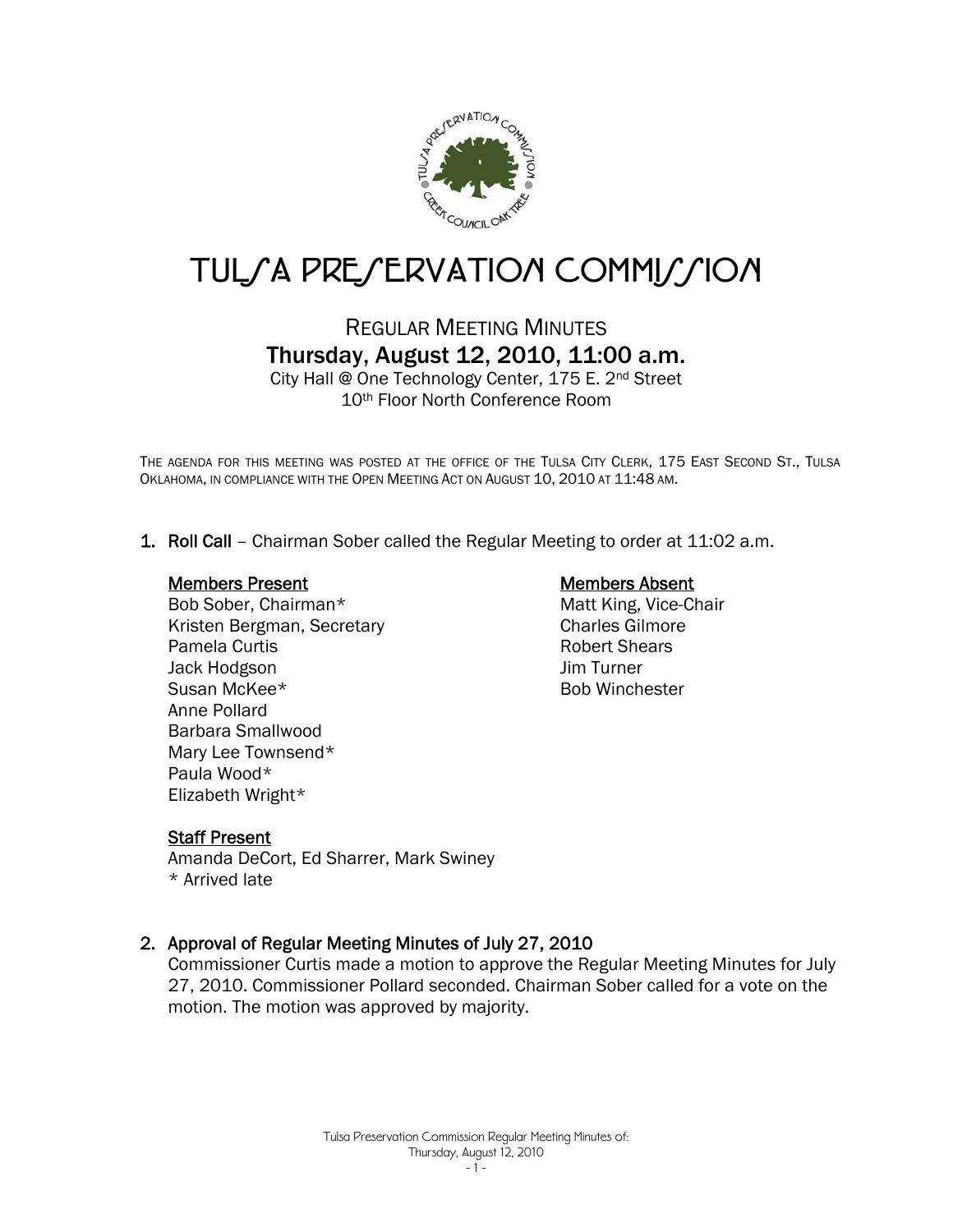# In Favor

1. Bergman

- 2. Curtis
- 3. Hodgson
- 4. McKee
- 5. Pollard
- 6. Sober

# 3. Committee Reports

# A. Historic Preservation Committee

#### i. Announcement of Conflict of Interest

Opposed None

No one responded to having a conflict of interest with any of the proposals on the agenda.

Abstaining 1. Smallwood

#### ii. Applications for Certificate of Appropriateness

#### 1. 1702 S. Rockford Avenue (Swan Lake)

Applicants: Sylvia & Tom Brown Request: Proposed window design change to previously approved COA of May 13, 2010. *Application Date: August 12, 2010* 

Mr. Sharrer presented the Browns' Certificate of Appropriateness application to the Commission and read the applicable guidelines for this district. The Browns are proposing to modify the design of the windows from a previously approved project from windows with transoms to paired 3/1 jailhouse windows with no transoms. Ms. Brown was present to answer questions. Commissioner Smallwood made a motion to deem the application complete and approve the application. Commissioner Pollard seconded the motion. Chairman Sober asked for a vote on the motion.

Vote: 1702 S Rockford Avenue | Sylvia & Tom Brown

| <b>In Favor</b> | <b>Opposed</b> | <b>Abstaining</b> | <b>Not Present</b> |
|-----------------|----------------|-------------------|--------------------|
| 1. Bergman      | None           | None              | 1. Wood            |
| 2. Curtis       |                |                   | 2. Wright          |
| 3. Hodgson      |                |                   |                    |
| 4. McKee        |                |                   |                    |
| 5. Pollard      |                |                   |                    |
| 6. Smallwood    |                |                   |                    |
| 7. Sober        |                |                   |                    |
| 8. Townsend     |                |                   |                    |

The motion was **Approved Unanimously** by members present and voting. Swan Lake Guidelines cited: B1.0.1, B1.0.2, B1.0.3, B1.2.1, B1.2.2

Not Present

1. Townsend 2. Wood 3. Wright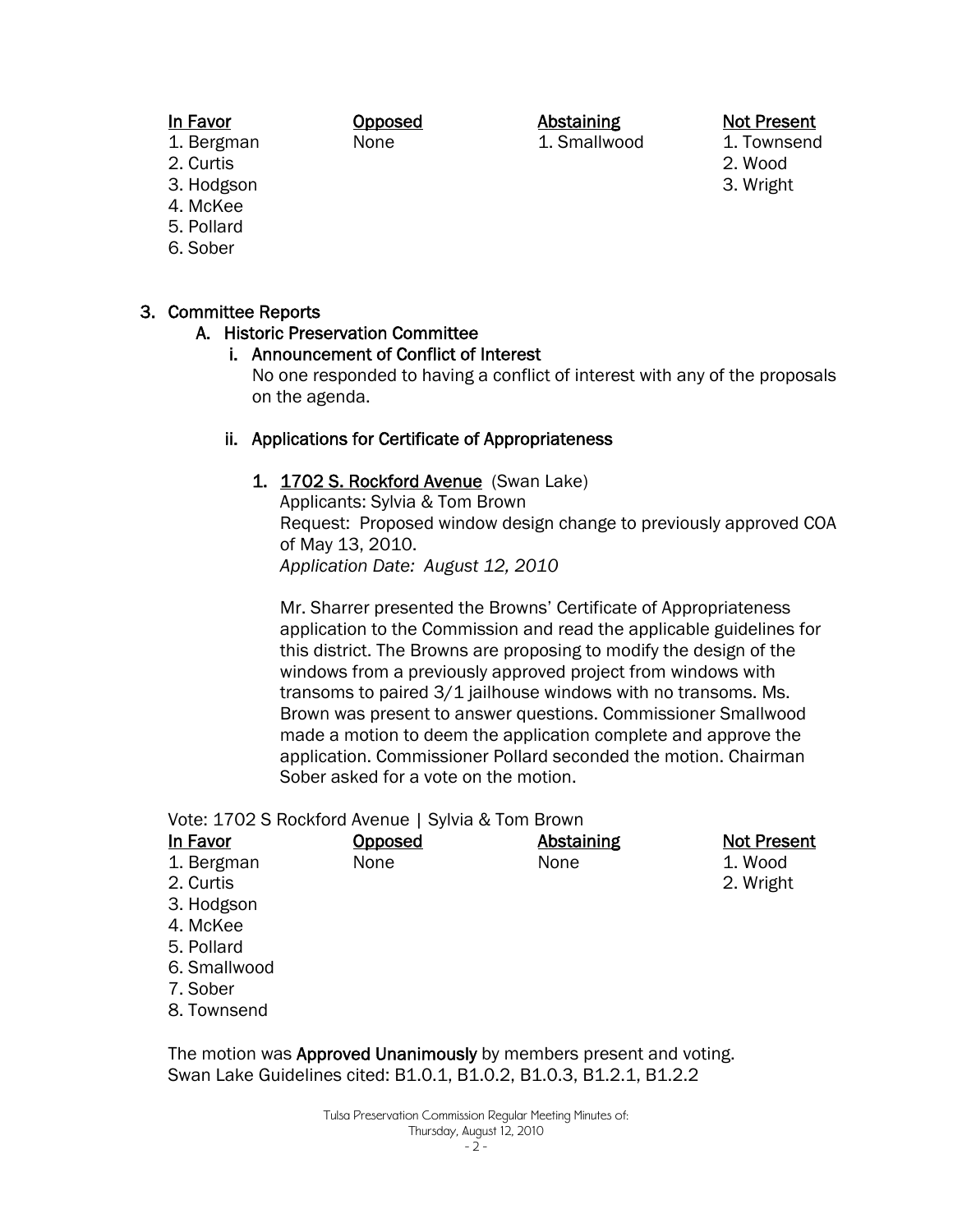# B. Rules and Regulations Committee

Commissioner Townsend reported that at the last Rules & Regulations Committee meeting, the discussion centered on demolitions and commercial encroachment into historic districts. She stated that the Rules & Regulations Committee decided the matter was more appropriate to the Implementation Committee since it dealt with Ordinance matters.

# C. Outreach Committee

Commissioner Bergman reported that at its last meeting, the Outreach Committee decided to narrow its focus to neighborhood outreach and realtor education. She announced that the next Outreach Committee meeting would be held Thursday, August 19th at 11:30am at Eloté. She further stated that the Outreach Committee would begin showing an HP Zoning presentation to the various neighborhood associations to clear up any misconceptions of the zoning overlay. Mr. Sharrer then took the Commission through the 10-minute presentation.

Commissioners complimented the presentation. Commissioner Wright suggested adding a bigger, citywide map to give a clearer perspective of where the historic districts are and what a small percentage of Tulsa they are. She also suggested more photos of bad infill. Commissioner Pollard suggested that Tulsa examples should not be used, so that no one in the audience is alienated. Mr. Sharrer added that the presentations could also be tailored to the specific audience.

Commissioner Smallwood requested that staff add a slide to make it very clear that the neighborhoods themselves crafted and approved the guidelines.

Commissioner McKee suggested that staff continue to raise awareness that not all historic homes are large and upscale.

# D. Implementation Committee

Commissioner Smallwood announced that the Implementation Committee would resume meeting in September. She then noted that the Commission has a great opportunity to have a workshop with someone from the National Alliance of Preservation Commissions.

Ms. DeCort said that Monica Callahan, who spoke on effective design review at this year's Oklahoma Statewide Preservation Conference, would come to Tulsa and engage the Commission a Saturday workshop tailored to our needs. The Commissioners discussed dates and settled on September 18, 2010. Chairman Sober stated that he was looking forward to the session and noted that Ms. Callahan gave a great presentation on design guidelines at the Statewide Conference.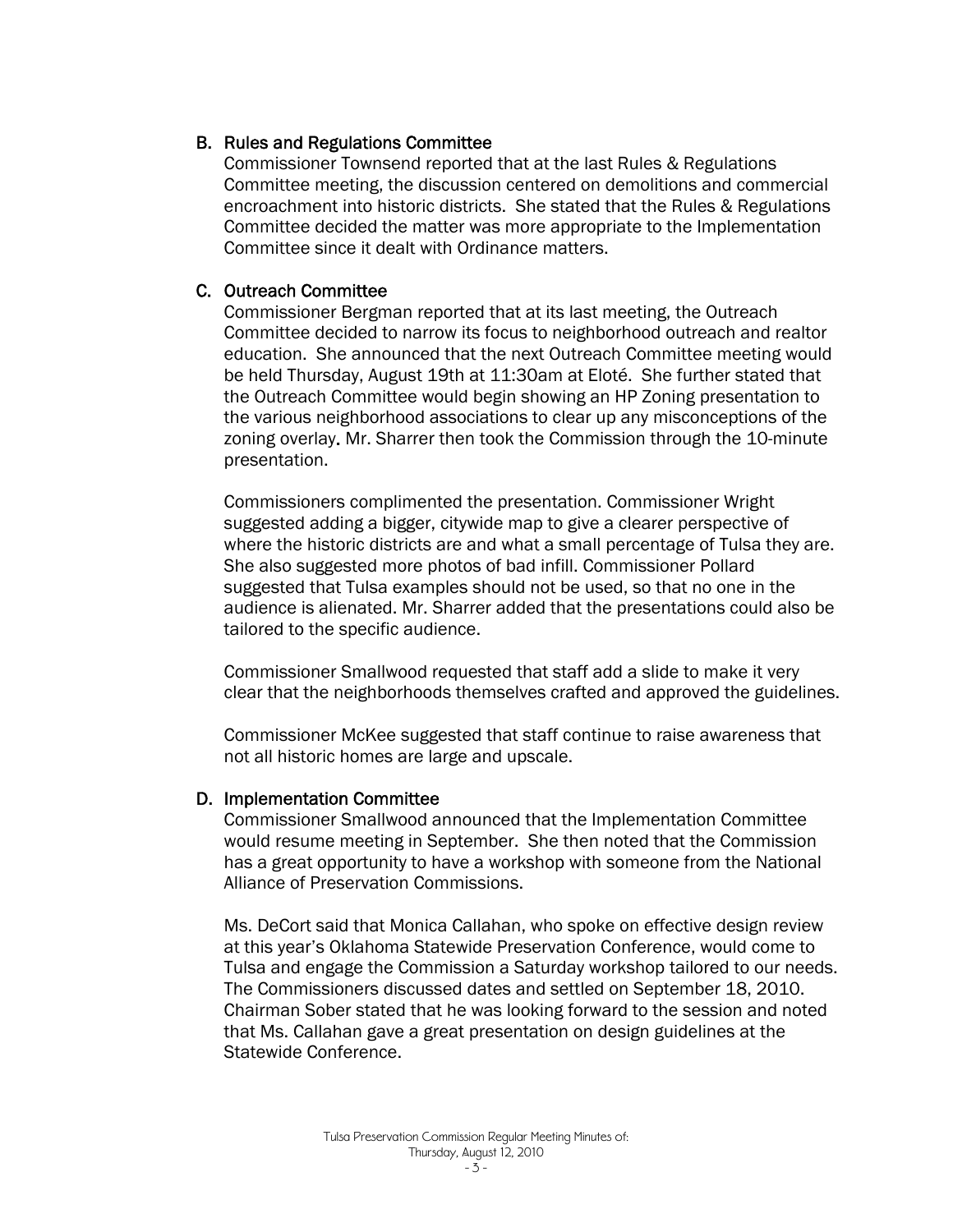Ms. DeCort encouraged Commissioners to email her with topics they would like to see addressed. Commissioners Bergman and Townsend requested that parliamentary procedure be added to the list. Commissioner Wright suggested that zoning and the new comprehensive plan should be discussed. Chairman Sober suggested that Ms. DeCort set up a meeting with PLANiTULSA staff, Martha Schultz and Theron Warlick, to discuss how the historic preservation ordinance would fit with the new comprehensive plan and upcoming zoning code overhaul.

## E. Enforcement Committee

No report.

# 4. Chair Report

Chairman Sober reported a concern brought to his attention by Commissioner Wright about how HP Zoning would fit within the context of the recently adopted PLANiTULSA plan. He asked staff to coordinate a meeting with PLANiTULSA staff.

# 5. Absence Report

# A. Excused Absence Request – Paula Wood (July 27)

Commissioner Wright made a motion to excuse the absence of Commissioner Wood from the July 27th meeting. Commissioner McKee seconded the motion. Chairman Sober asked for a vote on the motion.

| In Favor     | <b>Opposed</b> | <b>Abstaining</b> | <b>Not Present</b> |
|--------------|----------------|-------------------|--------------------|
| 1. Bergman   | None           | 1. Wood           | None               |
| 2. Curtis    |                |                   |                    |
| 3. Hodgson   |                |                   |                    |
| 4. McKee     |                |                   |                    |
| 5. Pollard   |                |                   |                    |
| 6. Smallwood |                |                   |                    |
| 7. Sober     |                |                   |                    |

- 8. Townsend
- 9. Wright

The motion was Approved by Majority of members present and voting.

# 6. Other Business

Chairman Sober introduced Lynda Schwan, National Register of Historic Places Architectural Historian, who briefly explained the process of nominating properties to the National Register to the Commission. Cathy Ambler, Preservation Consultant, gave a presentation on the two potential National Register districts before the Commission – the North Cheyenne Avenue and KATY Railroad Historic Districts, located north of the Frisco tracks in downtown Tulsa.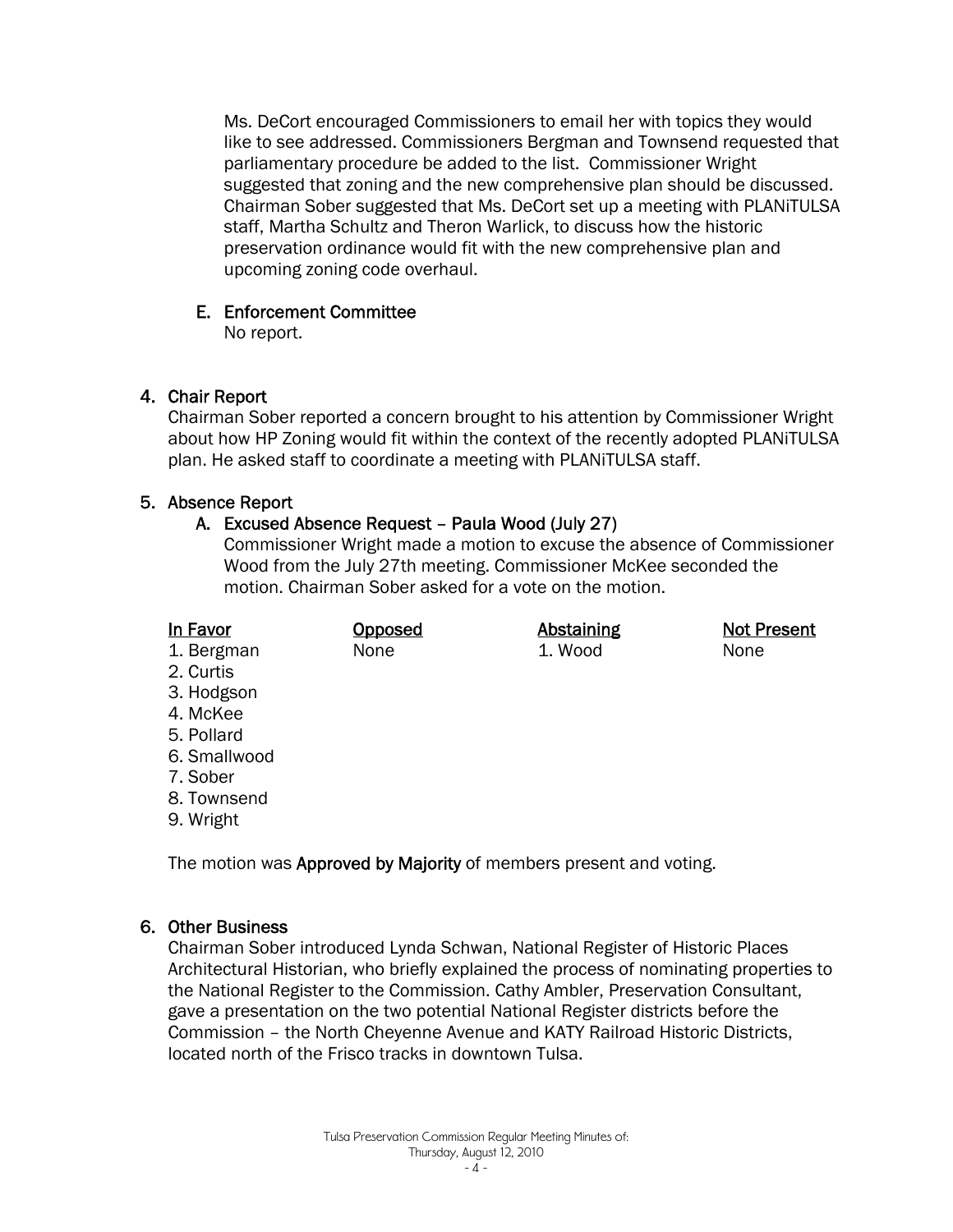A. National Register Nomination – North Cheyenne Avenue Historic District Commissioner Pollard made a motion to find the North Cheyenne Avenue Historic District eligible for the National Register of Historic Places and forward the nomination to the State Historic Preservation Office. Commissioner Townsend seconded the motion. Chairman Sober asked for a vote on the motion.

Vote: North Cheyenne Avenue Historic District

| In Favor     | <b>Opposed</b> | <b>Abstaining</b> | <b>Not Present</b> |
|--------------|----------------|-------------------|--------------------|
| 1. Bergman   | None           | 1. Wright         | None               |
| 2. Curtis    |                |                   |                    |
| 3. Hodgson   |                |                   |                    |
| 4. McKee     |                |                   |                    |
| 5. Pollard   |                |                   |                    |
| 6. Smallwood |                |                   |                    |
| 7. Sober     |                |                   |                    |
| 8. Townsend  |                |                   |                    |
| 9. Wood      |                |                   |                    |

The motion was Approved by Majority of members present and voting.

# B. National Register Nomination – KATY Railroad Historic District

Commissioner Smallwood made a motion to find the KATY Railroad Historic District eligible for the National Register of Historic Places and forward the nomination to the State Historic Preservation Office. Commissioner Curtis seconded the motion. Chairman Sober asked for a vote on the motion.

Vote: KATY Railroad Historic District

| In Favor   | <b>Opposed</b> | <b>Abstaining</b> | <b>Not Present</b> |
|------------|----------------|-------------------|--------------------|
| 1. Bergman | None           | 1. Wright         | None               |
|            |                |                   |                    |

- 2. Curtis
- 3. Hodgson
- 4. McKee
- 5. Pollard
- 6. Smallwood
- 7. Sober
- 8. Townsend
- 9. Wood

The motion was Approved by Majority of members present and voting.